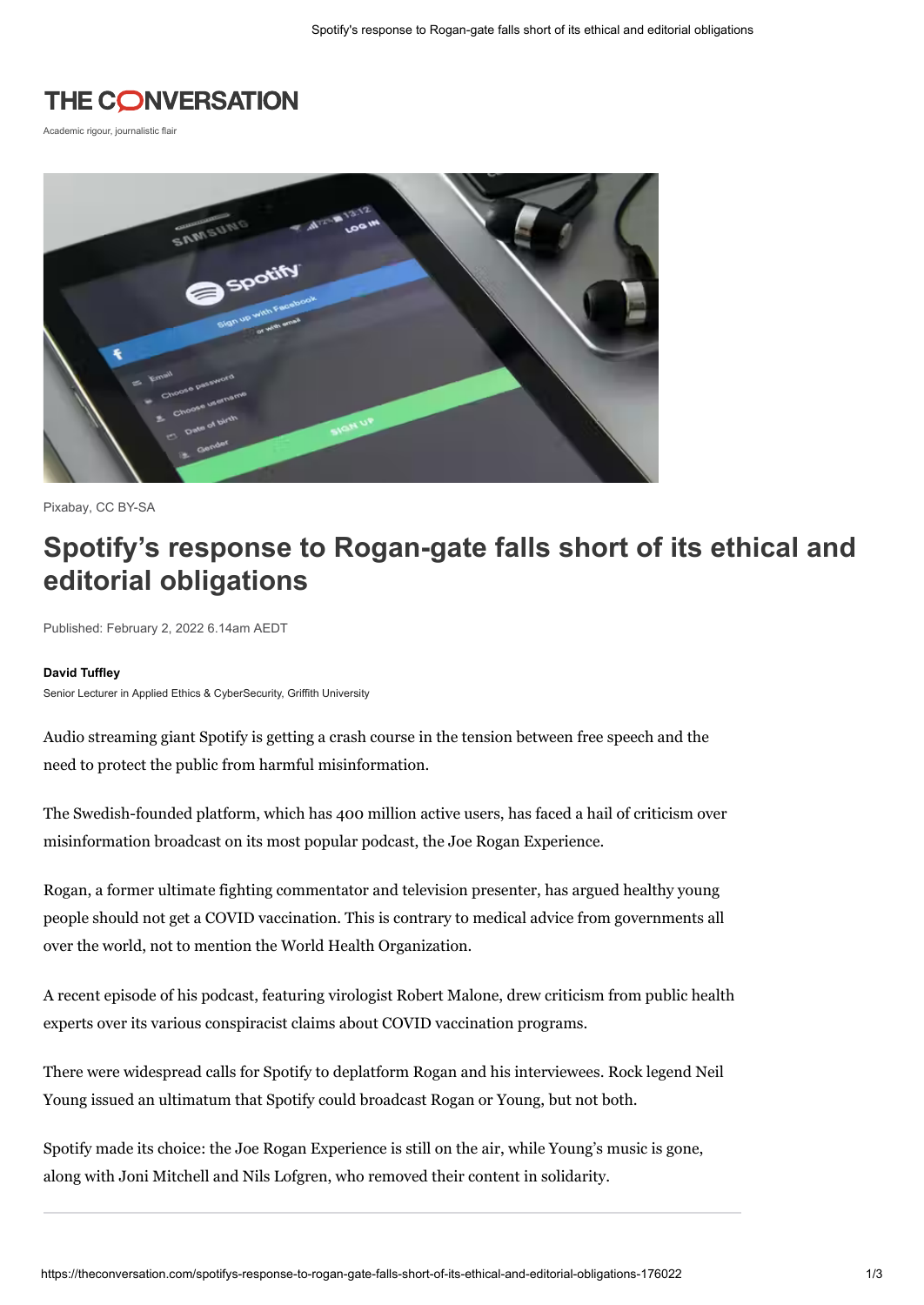*Read more: [Neil Young's ultimatum to Spotify shows streaming platforms are now a](https://theconversation.com/neil-youngs-ultimatum-to-spotify-shows-streaming-platforms-are-now-a-battleground-where-artists-can-leverage-power-175732)  battleground where artists can leverage power*

### **Spotify's response**

Spotify co-founder Daniel Ek has since [promised](https://newsroom.spotify.com/2022-01-30/spotifys-platform-rules-and-approach-to-covid-19/) to tag controversial COVID-related content with links to a "hub" containing trustworthy information. But he stopped short of pledging to remove misinformation outright.

#### In a statement, Ek [said](https://newsroom.spotify.com/2022-01-30/spotifys-platform-rules-and-approach-to-covid-19/):

*We know we have a critical role to play in supporting creator expression while balancing it with the safety of our users. In that role, it is important to me that we don't take on the position of being content censor while also making sure that there are rules in place and consequences for those who violate them.*

#### **Does it go far enough?**

Freedom of expression is important, but so is prevention of harm. When what is being advocated is likely to cause harm or loss of life, a line has been crossed. Spotify has a moral obligation to restrict speech that damages the public interest.

In response to the controversy, Spotify also publicly shared its [rules of engagement](https://newsroom.spotify.com/2022-01-30/spotify-platform-rules/). They are comprehensive and proactive in helping to make content creators aware of the lines that must not be crossed, while allowing for freedom of expression within these constraints.

Has Spotify fulfilled its duty of care to customers? If it applies the rules as stated, provides listeners with links to trustworthy information, and refuses to let controversial yet profitable content creators off the hook, this is certainly a move in the right direction.

#### **Platform or publisher?**

[At the crux of the problem is the question of whether social media providers are platforms or](https://socialmediahq.com/if-social-media-companies-are-publishers-and-not-platforms-that-changes-everything/)  publishers.

Spotify and other Big Tech players claim they are simply providing a platform for people's opinions. But [regulators](https://www.zdnet.com/article/scott-morrison-says-social-media-platforms-are-publishers-if-unwilling-to-identify-users/) are beginning to say no, they are in fact publishers of information, and like any publisher must be accountable for their content.

### **Logos** of big tech platforms

Tech platforms like to claim they're not publishers. Pixabay, [CC BY](http://creativecommons.org/licenses/by/4.0/)

Facebook, YouTube, Twitter and other platforms [have significant power](https://www.brookings.edu/blog/techtank/2021/06/01/addressing-big-techs-power-over-speech/) to promote particular views and limit others, thereby influencing millions or even [billions](https://www.statista.com/statistics/264810/number-of-monthly-active-facebook-users-worldwide/#:%7E:text=How%20many%20users%20does%20Facebook,the%20biggest%20social%20network%20worldwide.) of users.